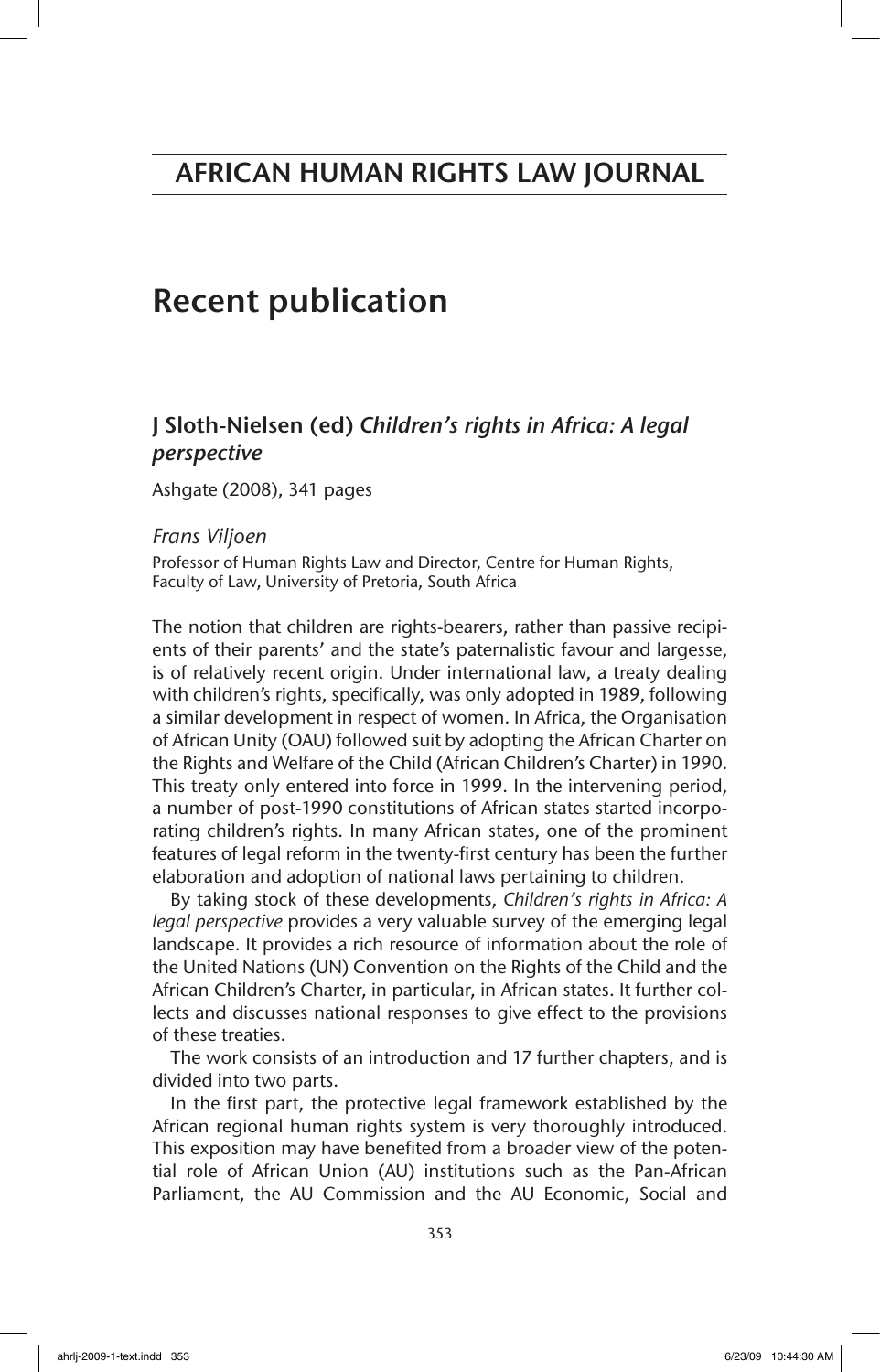Cultural Council. Three issues of overarching concern are then dealt with, namely the domestication of international child rights norms; the intersection between children's rights and African customary law; and the (limited) actual and potential role of combating child poverty through justiciable socio-economic rights.

The second part covers issues of particular concern to children. The chapters in this part first survey international law standards, and proceed to assess the extent to which these norms have become reflected in the legal systems of selected African states. By collecting and unearthing a wide range of examples, these chapters collectively represent a huge advance in understanding the landscape of children's (legal) rights in Africa. The inclusion of often neglected issues, such as child participation, girl child soldiers and children living with disabilities, deserves special mention.

One of the book's most remarkable features is the richness of detail about legal reforms and developments related to children's 'legal' rights in numerous African states. A slight point of criticism is the dominance of particular countries in the surveys. Countries in East and Southern Africa, in particular South Africa, feature prominently. This imbalance may be ascribed to the location and research reach of the authors, many of whom are based in South Africa. Another contributing factor is that the most noticeable developments in this field have taken place in East and Southern African countries. It would be a challenge, but a worthwhile one, to also expand the focus of future work in this field to better represent 'francophone' Africa, so as to do justice to the diversity of the African experience.

The contributions in the book all rely heavily on the applicable legal texts provided for at the global, regional and national level. This focus is indeed reflected in the sub-title 'A legal perspective'. The editor, in the introduction, acknowledges that the 'central objective of all the contributions' is to reflect on the 'specific role that the law can play' in furthering children's rights in Africa (p 4). Contributors ably set out and discuss the provisions of international instruments and national laws. However, most of them at some point acknowledge that assessment of the actual application of the law remains problematic.

It is an almost inherent limitation that a legal analysis of children's rights will fall short of giving the reader insight into the reasons for the shortfalls of the legal discourse, and alternatives to the legal route of protection. However, the enduring tension between traditional African cultural understandings, as they relate to children, is not sufficiently accounted for. Discussions of children's rights, for example to participation, invite debates about cultural relativism and universality of human rights. Although the book includes a contribution on contextualising the issues within traditional African understandings, the focus remains on the legal dimension – customary law – rather than a broader engagement with culture.